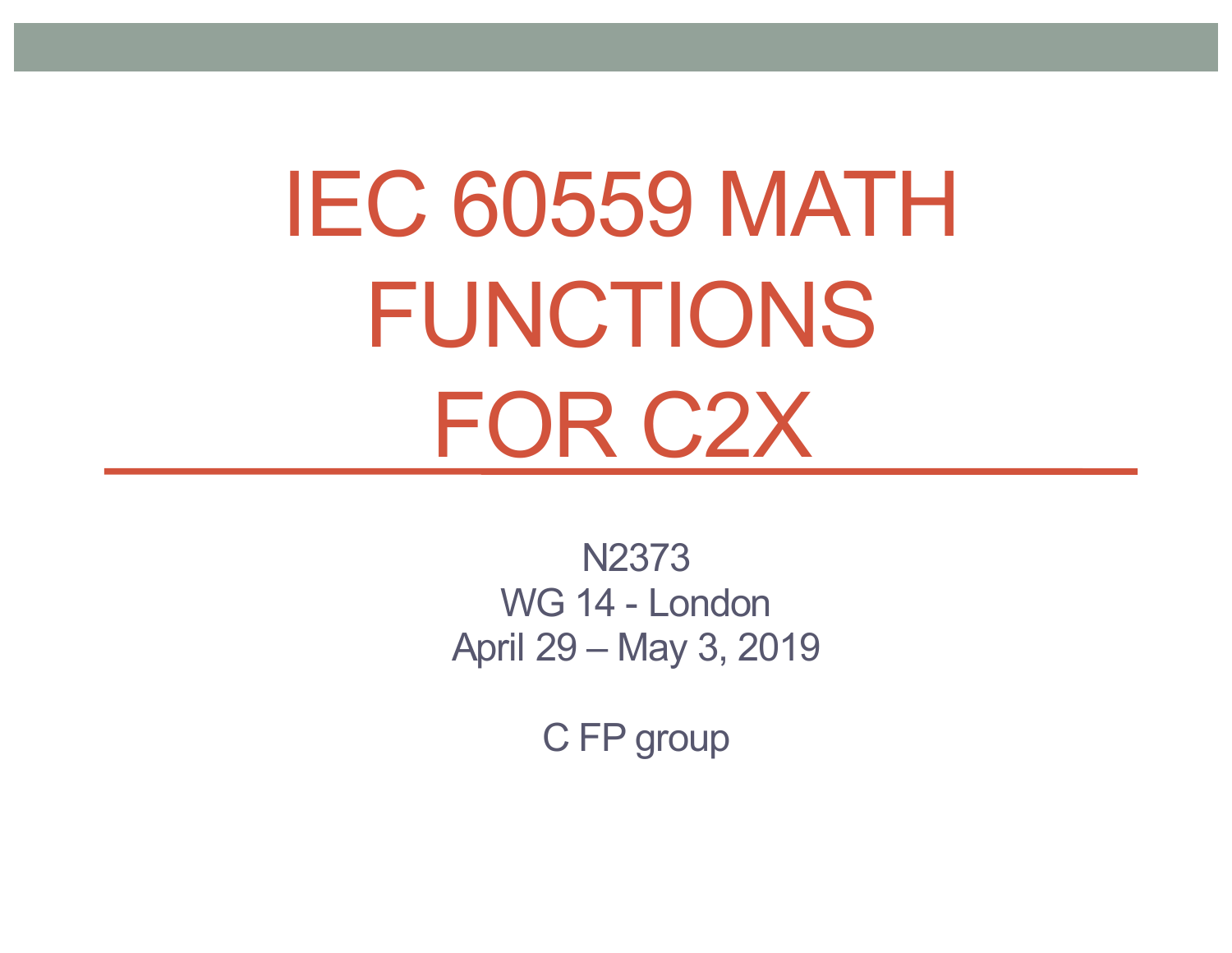#### Proposal for C2x

- N2355
- Add ISO/IEC TS 18661-4 math functions to C2X
- In <math.h> and <tgmath.h>
- Specified in IEC 60559-2008, updated in IEEE 754-2019
- TS 18661-4 reduction functions not included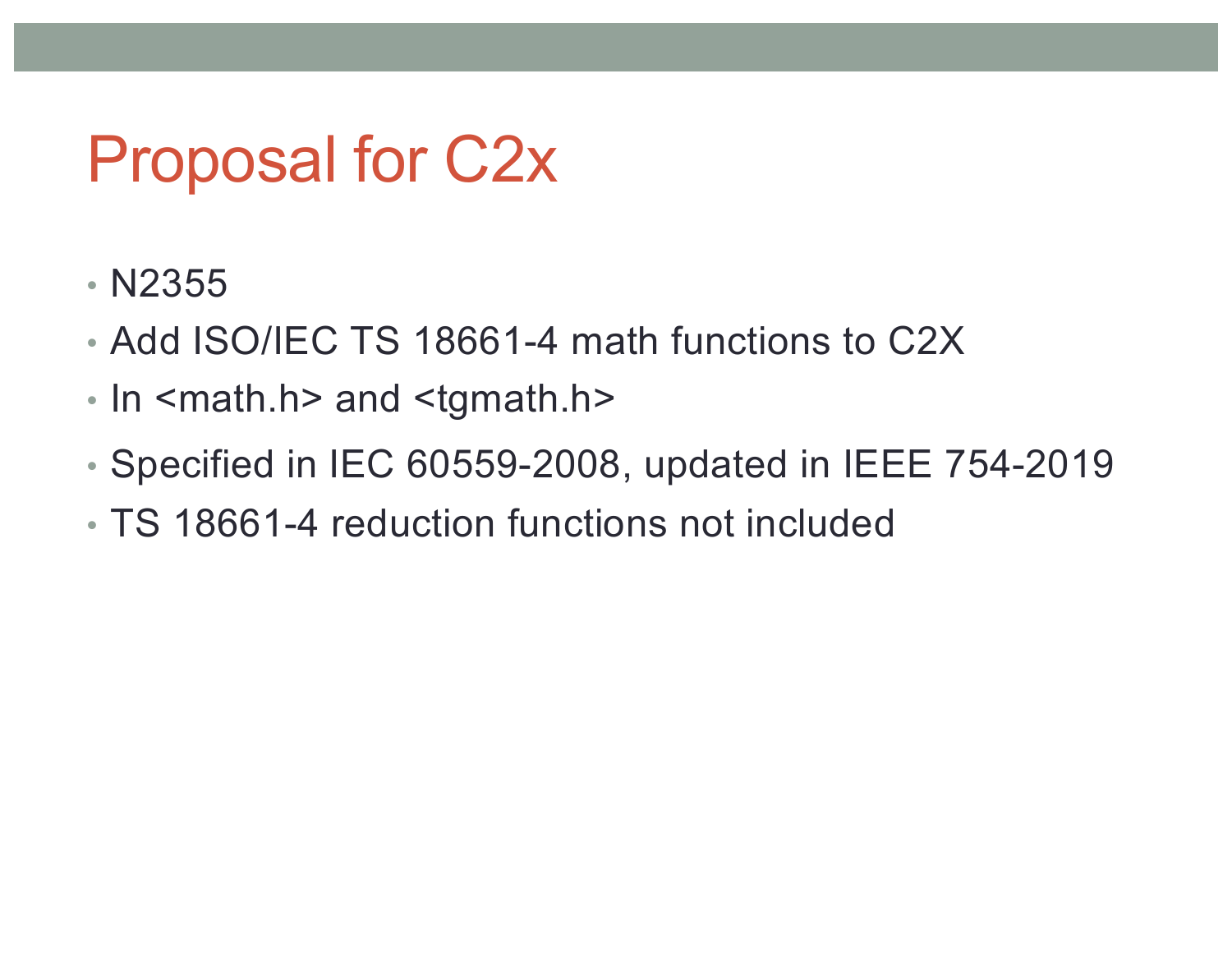#### TS 18661-4a math functions

- IEC 60559 specifies a set of 39 optional mathematical operations
- C <math.h> already supports 22 of them
- This proposal adds functions for the rest
- Does not require IEC 60559-specified correct rounding
- Names with cr prefixes reserved for correctly rounded verisons, e.g., crsin for correctly rounded sin function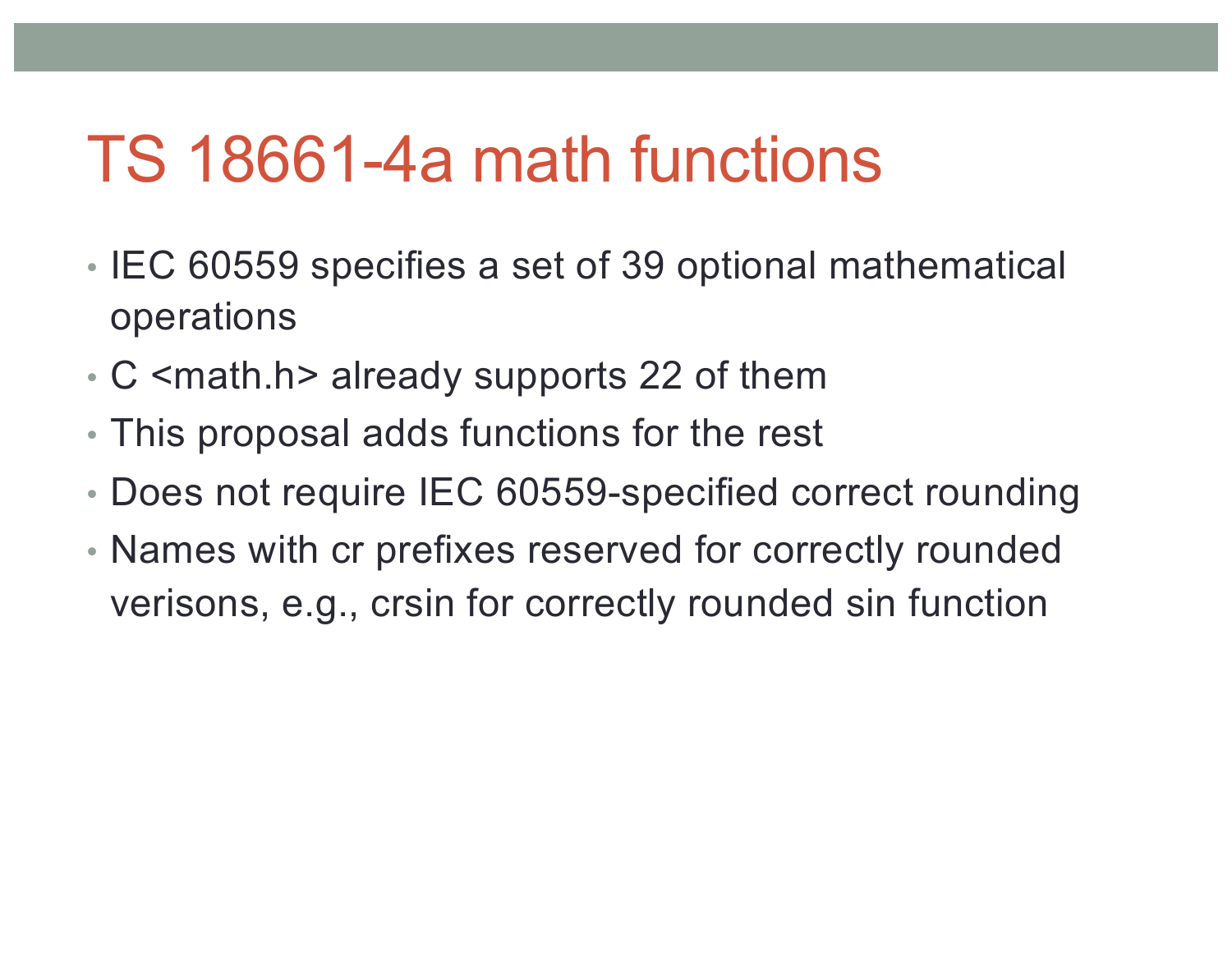| IEC 60559 math operation | <b>Current C function</b> | <b>Proposed C function</b> |
|--------------------------|---------------------------|----------------------------|
| exp                      | exp                       |                            |
| expm1                    | expm1                     |                            |
| exp2                     | exp2                      |                            |
| exp2m1                   |                           | exp2m1                     |
| exp10                    |                           | exp10                      |
| exp10m1                  |                           | exp10m1                    |
| log                      | log                       |                            |
| log <sub>2</sub>         | log <sub>2</sub>          |                            |
| log10                    | log10                     |                            |
| logp1                    | log1p                     | logp1                      |
| log2p1                   |                           | log2p1                     |
| log10p1                  |                           | log10p1                    |
| hypot                    | hypot                     |                            |
| rSqrt                    |                           | rsqrt                      |
| compound                 |                           | compoundn                  |
| rootn                    |                           | rootn                      |
| pown                     |                           | pown                       |
| pow                      | pow                       |                            |
| powr                     |                           | powr                       |
| sin                      | sin                       |                            |
| cos                      | cos                       |                            |
| tan                      | tan                       |                            |
| sinPi                    |                           | sinpi                      |
| cosPi                    |                           | cospi                      |
| tanPi                    |                           | tanpi                      |
| asinPi                   |                           | asinpi                     |
| acosPi                   |                           | acospi                     |
| atanPi                   |                           | atanpi                     |
| atan2Pi                  |                           | atan2pi                    |
| asin                     | asin                      |                            |
| acos                     | acos                      |                            |
| atan                     | atan                      |                            |
| atan2                    | atan2                     |                            |
| sinh                     | sinh                      |                            |
| cosh                     | cosh                      |                            |
| tanh                     | tanh                      |                            |
| asinh                    | asinh                     |                            |
| acosh                    | acosh                     |                            |
| atanh                    | atanh                     |                            |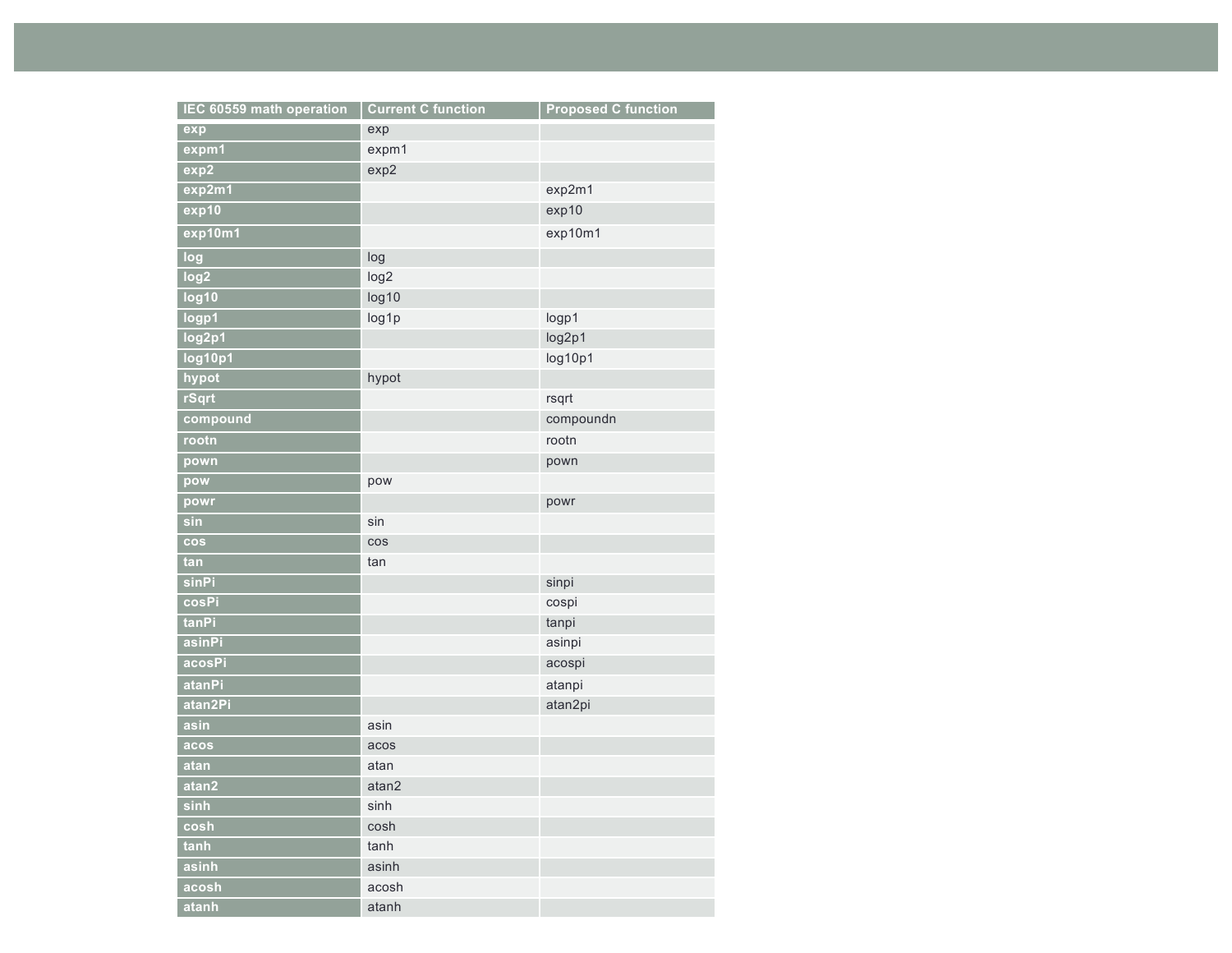### Exponential and logarithmic functions

Complete the set of exponential and logarithmic functions already in C, for bases e, 2, and 10:

```
exp10(x) = 10^xexp2m1(x) = 2^x - 1
exp10m1(x) = 10^x - 1log2p1(x) = log<sub>2</sub>(x + 1)log 10p1(x) = log_{10}(x + 1)
```
 $logp1(x) = log_e(x + 1)$ , alternate name for existing  $log1p$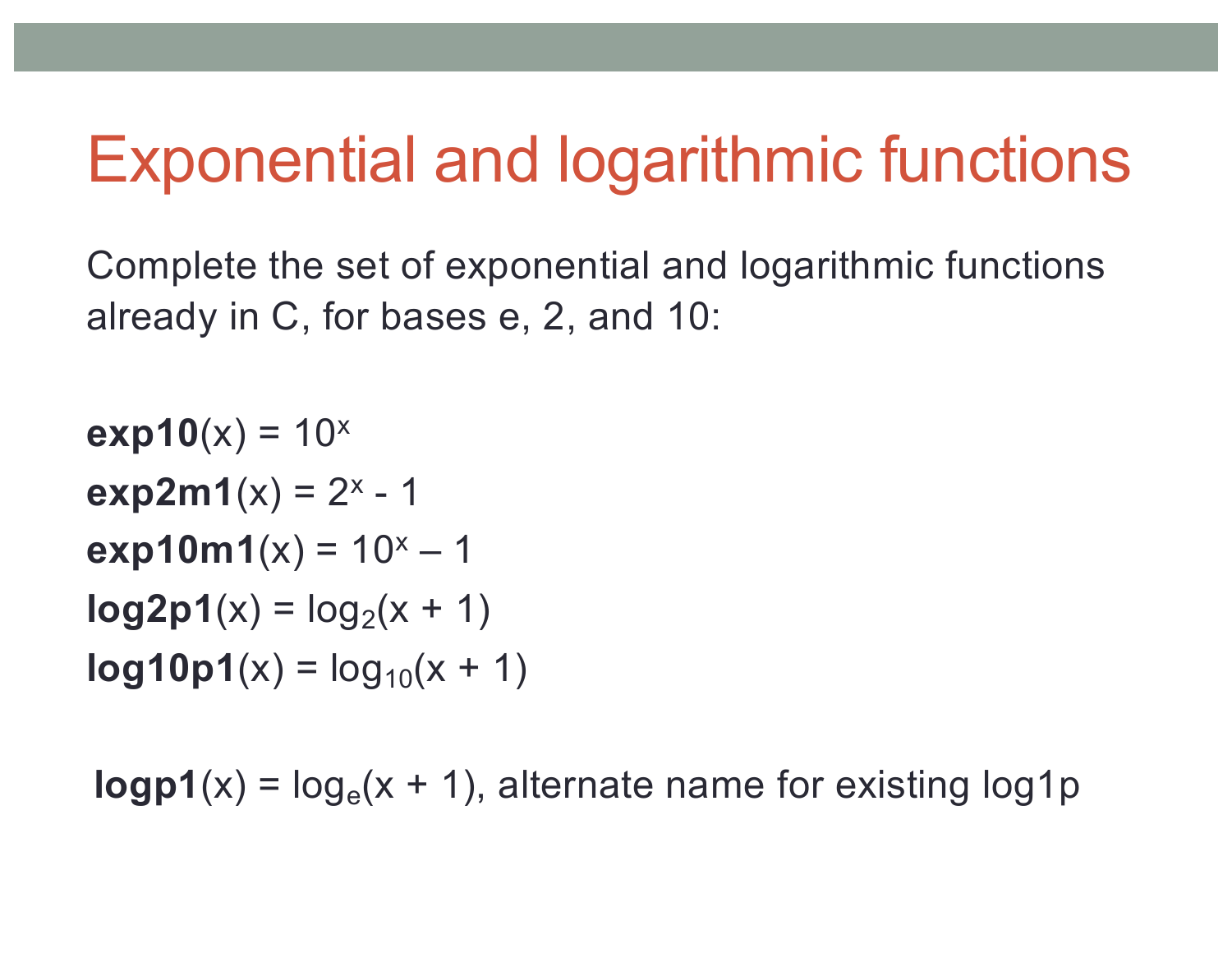## Power functions

Add variations on C pow function, for better performance and accuracy and simpler behavior in common applications :

**rsqrt** $(x) = 1/\sqrt{x}$  – common graphics primitive **compound** $(x, n) = (1 + x)^{n}$ , for int n – for finance and growth/decay applications, more accurate than pow(1+x,n), particularly for small x **rootn** $(x, n) = x^{1/n}$ , for int n – alternative to **pow** ( $x, 1.0/n$ ) **pown**(x, n) =  $x^n$ , for int n **powr**(x, y) =  $x^y$ , for x in [0,  $+\infty$ ] – models continuous power function

For detailed rationale, see <http://754r.ucbtest.org/background/power.txt>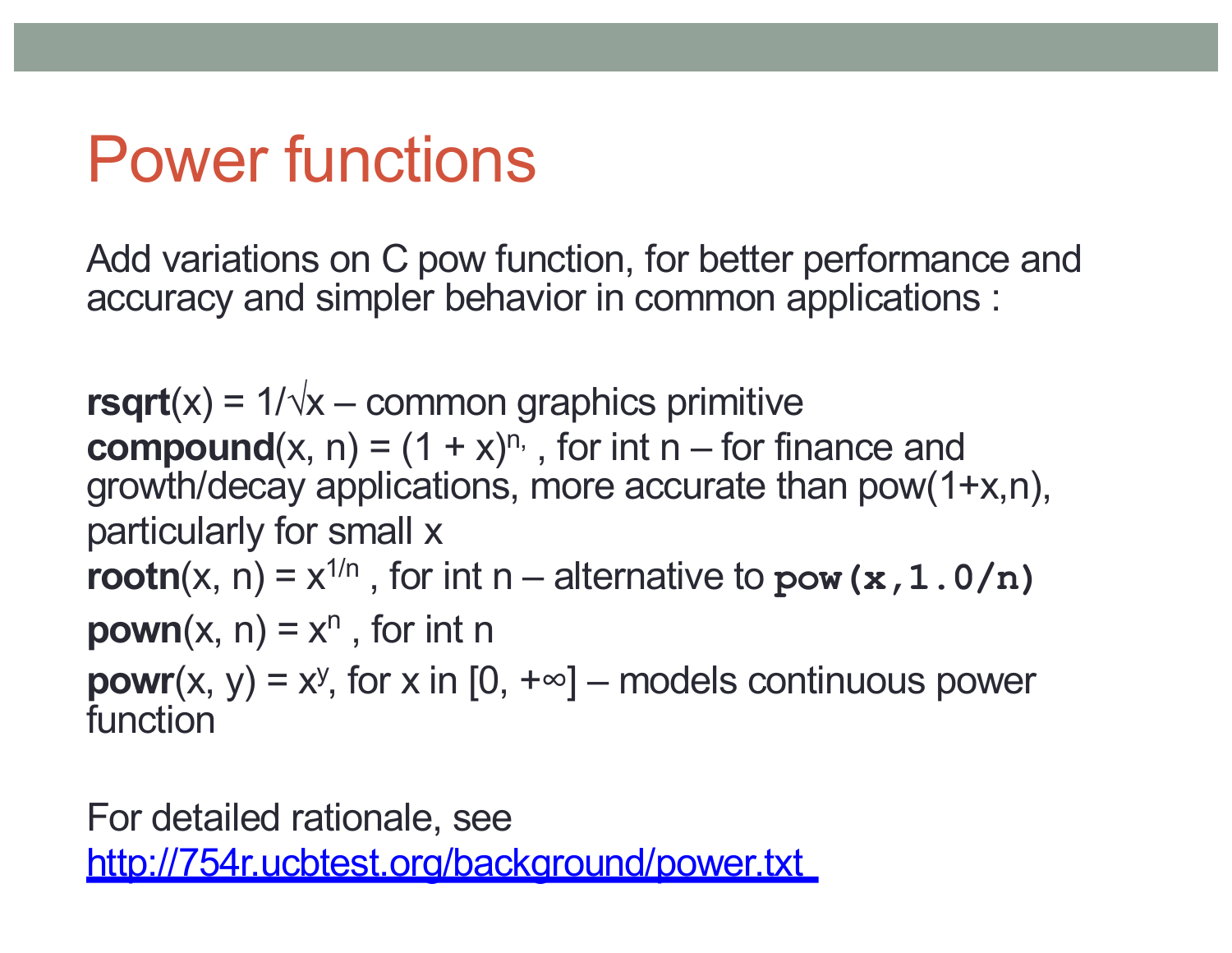# Pi trig functions

Add pi (half-revolution) trig functions, to avoid roundoff errors at multiples of π and allow faster argument reduction:

```
\text{a}\text{sin}\text{p}\text{i}(x) = \arcsin(x)/\pi\textbf{acospi}(x) = \arccos(x) / \piatanpi(x) = \arctan(x) / \piatan2pi(y, x) = \arctan(y/x) / \pi\mathsf{simpi}(x) = \sin(\pi \times x)cospi(x) = cos(\pi \times x)tanpi(x) = tan(\pi \times x)
```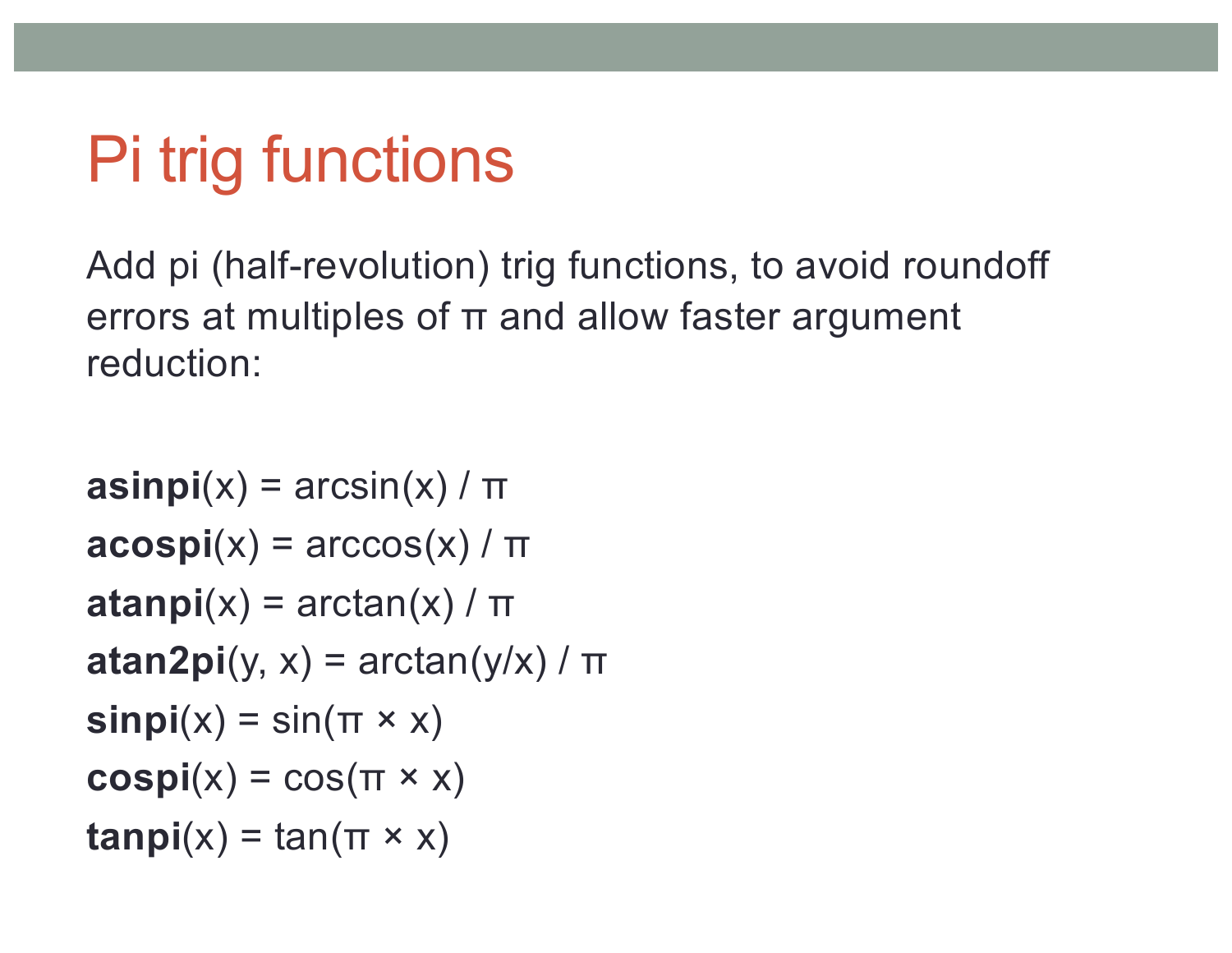## Optional?

Why are these mathematical operations *recommended* but not *required* in IEC 60559?

IEC 60559 allows for a wide range of implementations, including minimal ones for special purposes. Thus it recommends but does not require support for features not needed by minimal implementations, however important for language standards like C for general purpose implementations. For example, it does not require support for more than one floating-point format or the recommended mathematical operations.

For more explanation, see <http://754r.ucbtest.org/background/conformance-and-options.txt>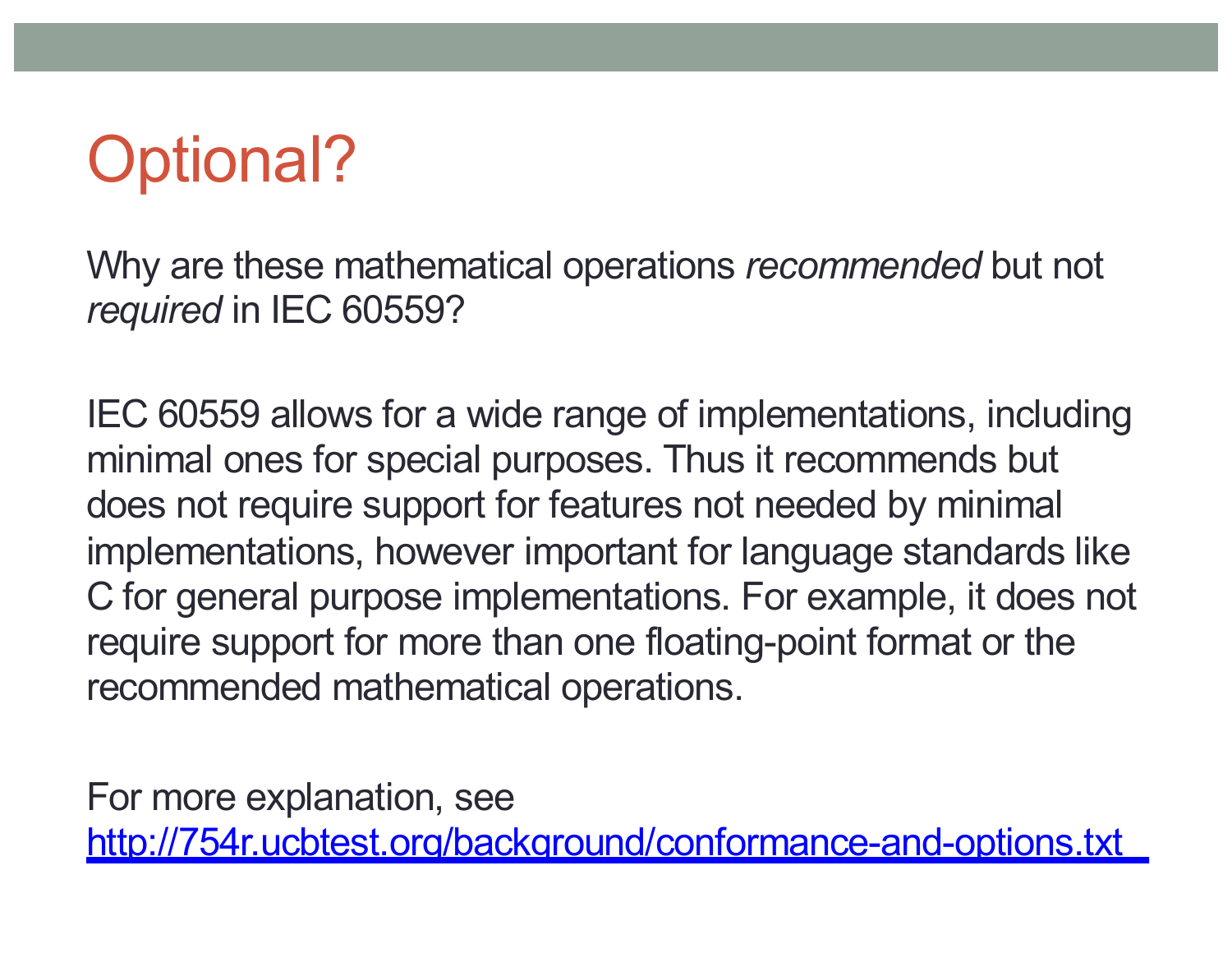#### Implementation

- Intel: exp10, powr, all the \*pi functions, compound
- Sun Solaris: all the \*pi and {log,exp}{2,10}\* functions
- HP: exp10, rsqrt, compound
- Microsoft, Khronos: \*pi functions
- GCC, Microsoft: exp10
- Microsoft: rsqrt